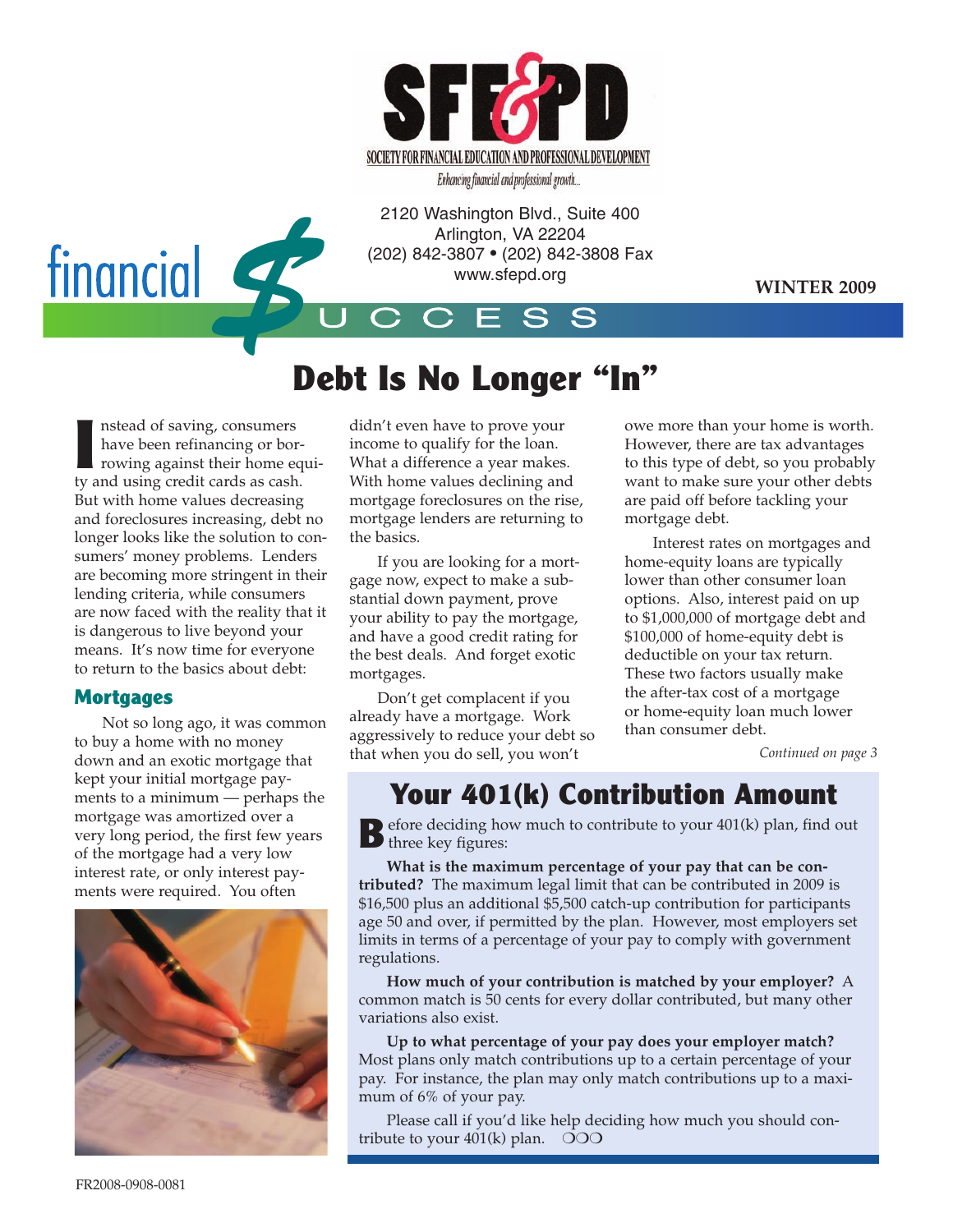## **The Tax Consequences of Debt Forgiveness**

**W** hen the value of a home is less than the outstanding mortgage, the homeowner's options are dismal. Foreclosure, deeds in lieu of foreclosure, and short sales all result in the loss of the home with serious credit consequences for the homeowner. In addition, if the lender forgives part of the loan, the homeowner walks away with nothing, and there may still be tax consequences:

The foreclosure is considered<br>a disposition of the home for tax purposes, which results in capital gain or loss. If the homeowner lived in the home for at least two of the five years preceding the foreclosure, up to \$500,000 of gain for married taxpayers filing jointly or up to \$250,000 of gain for single taxpayers can be excluded from income. Losses cannot be deducted on the taxpayer's tax return.

✔If there is a cancellation of debt (COD) by the lender, the amount of the COD is taxable as ordinary income.

There are a couple of situations where the taxpayer does not have to include COD in ordinary income:

✔**The taxpayer is insolvent or in bankruptcy.** Insolvent means that the taxpayer's debts exceed the fair market value of his/her assets, both before and after the debt is forgiven.

✔**The debt is nonrecourse debt.** This means that the homeowner is not personally responsible for the debt. The only recourse to the lender is to sell the home.

In December 2007, the Mortgage Forgiveness Debt Relief Act of 2007 was enacted, which provides temporary relief for many taxpayers. This law excludes up to \$2 million of COD income resulting from debt cancellation of qualified principal residence indebtedness for foreclosures between January 1,

2007 and December 31, 2012. Some of the major provisions include:

Qualified principal residence indebtedness is debt incurred to acquire, construct, or improve a taxpayer's principal residence, if the debt is secured by the residence.

The amount of COD excluded from income reduces the taxpayer's basis in the home. Thus, it will increase the capital gain from the disposition. However, since

those limits are so large, most taxpayers will probably not have a taxable capital gain.

✔COD income from homeequity loan debt used for purposes other than to improve the principal residence is not excluded from income.

✔Vacation homes and other real estate investments do not qualify for the COD income exclusion. ❍❍❍

## **Staggered Retirements**

**T** he Center for Retirement Research indicates that only 20% of couples retire in the same year — 50% still have one spouse working two years after the other spouse has retired. Often, one spouse retires before the other due to health problems or a layoff, not necessarily because the spouse chooses to retire early. No matter what the reason, keep these points in mind if you are in that situation:

✔**Try to minimize withdrawals from retirement accounts.** Although you will only have one salary instead of two, it's best to minimize withdrawals while one spouse is working. It's a good opportunity to test your retirement budget and try to reduce your expenses.

✔**Utilize all available benefits from the working spouse's employer.** One of the most significant retirement expenses, especially if you don't qualify for Medicare, is health insurance. So, before one spouse retires, find out if that spouse is eligible for health insurance benefits through the working spouse's employer. If that spouse is not currently on that plan, find out how he/she can enroll. Does he/she have to wait for the annual open enrollment period or will retiring qualify him/her for coverage immediately?

✔**Delay Social Security benefits.** Especially if you are retiring before full retirement age, it typically makes financial sense to delay Social Security benefits. For a significant number of married couples, the man is older, has higher earnings, and will not live as long as the woman. Because the surviving spouse can elect to receive 100% of the other spouse's benefits, it typically makes sense for the man to wait until age 70 to claim Social Security benefits, to provide his wife with the highest possible benefits after his death. On the other hand, there is usually no reason for the woman to wait beyond ages 62 to 66 to start Social Security benefits, provided she can claim benefits on her own earnings record. While the wife's benefits may be lower when her husband is alive, she will receive his higher benefits after his death.

✔**Consider all definedbenefit-plan payment options.** If you are lucky enough to be covered by a traditional pension plan at work, make sure to consider all the payment options carefully before selecting one. Typically, you will have numerous options, but your choice will be irrevocable.

Please call if you'd like help planning for the retirement of one spouse. OOO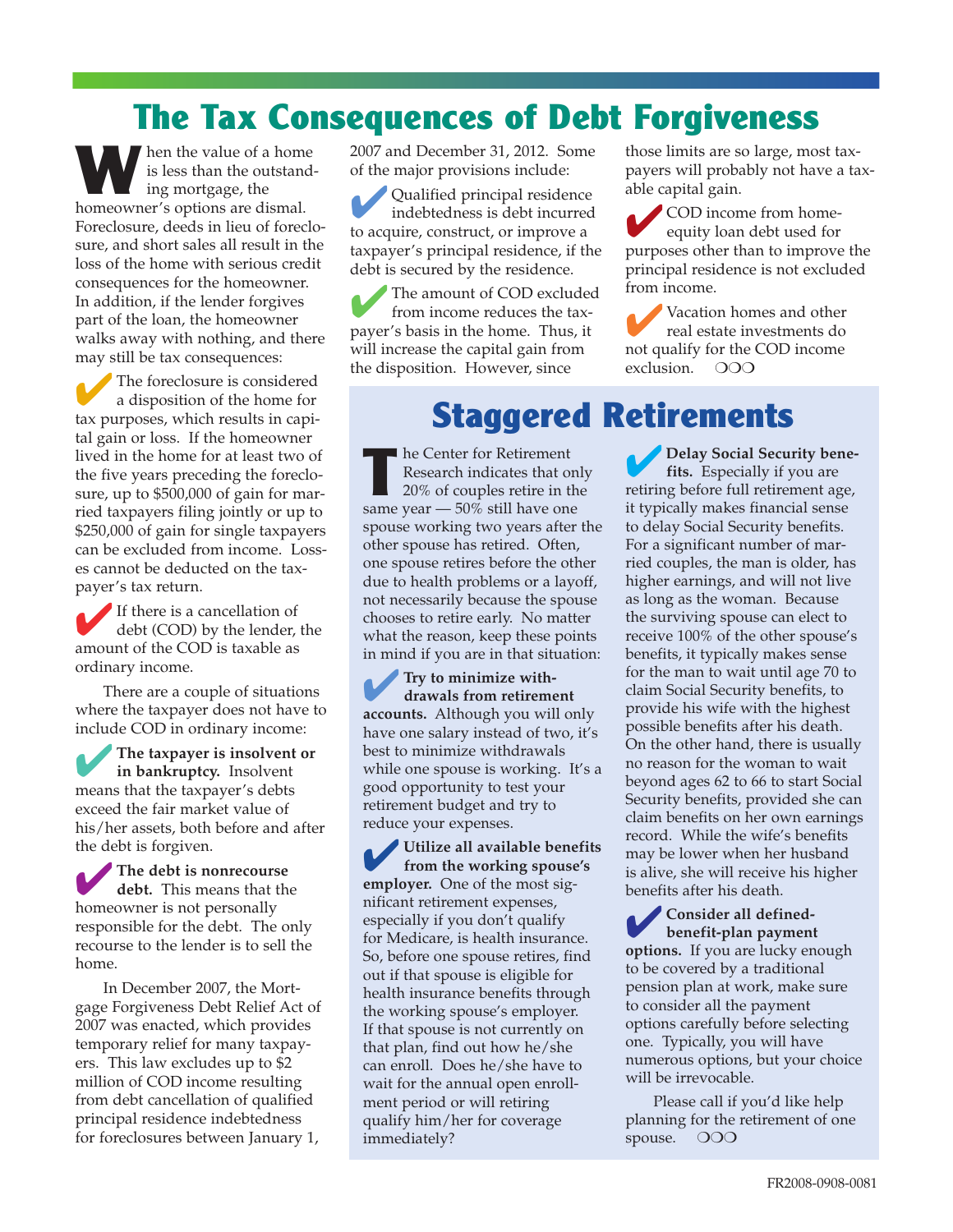## **Debt**

#### *Continued from page 1*

Some strategies to consider for your mortgage debt include:

✔**Evaluate refinancing options.** If interest rates have decreased since you obtained your mortgage, even by just 1/2%, take a look at refinancing options. If your credit score has improved dramatically since you obtained your mortgage, you may be able to negotiate a lower interest rate. Also, if your original loan was a jumbo loan (over \$417,000 in 2009) and is now under that amount, you may qualify for a lower rate.

✔**Eliminate private mortgage insurance (PMI).** If your down payment was less than 20% of your home's purchase price, you are probably paying PMI, which typically runs between .25% and 1.25% of your total mortgage amount. Once your home equity exceeds 20%, you don't have to purchase PMI. With housing values decreasing in much of the country, this may be harder to do. You will probably need an independent appraisal before your lender will cancel the PMI. While this may cost a few hundred dollars, you could eliminate several years of PMI costs, making it well worth the cost.

✔**Determine whether to pay down your mortgage debt.** The after-tax cost of mortgage debt is typically fairly low. However, if your income exceeds \$166,800 in 2009 or \$159,950 in 2008 (\$83,400 in 2009 or \$79,975 in 2008 for married taxpayers filing separately), your itemized deductions are reduced by up to 80%. However, due to a tax law change, itemized deductions are reduced by only 1/3 of the amount required by this computation for 2008 and 2009. Thus, those with high incomes may find that mortgage interest does not provide much tax benefit. Individuals approaching retirement age may want to pay down their mortgage

debt so they can enter retirement debt free. In all cases, however, you should compare your after-tax cost of mortgage debt to the after-tax return earned on investments before deciding whether to pay down your mortgage. If you decide to accelerate payments, make sure your lender allows additional principal payments without penalty.

## **Credit Card Debt**

It's difficult to find anything good to say about credit card debt. Interest rates are typically high and not tax deductible. If you only make the minimum payments on the balance, it can take years to pay off the debt. Your goal should be to



pay off, as quickly as possible, all credit card debt. Some strategies to consider include:

✔**Put your credit cards away until all your balances are paid in full.** If you are really committed to paying down those balances, you don't want to add to the problem by continuing to increase the balance. Pay cash or don't purchase the item.

✔**Pay the balances in order of most expensive to least expensive.** Make a list of all your credit card balances and the interest rates charged on each. Add up your minimum payments and then determine how much more you can budget to help pay down those debts. Use these additional funds to pay

off the debt with the highest nondeductible interest rate. Once that debt is paid in full, start paying the debt with the next highest interest rate, continuing until all the balances are paid.

✔**Look for a lower interest-rate credit card.** You may find an offer that contains a teaser rate that is only available for a limited time. You can transfer balances from your high interest-rate cards to the lower rate card and then pay off the balance as aggressively as possible. Before getting the new card, make sure to review all details. The low rate may only apply to new purchases or to transferred balances. You're looking for a card that will apply the low rate to transferred balances. Also check if there are any balance-transfer fees. Once the teaser rate is over, either find another low-rate card or call the company to request a lower rate on that card.

✔**Consider using a homeequity loan to pay off your consumer debts.** Home-equity loans typically carry lower interest rates than other consumer debt, usually prime rate or 1% to 2% over prime rate; and as long as the balance does not exceed \$100,000, interest paid on home-equity loans is deductible on your tax return as an itemized deduction. Keep in mind that you are taking equity out of your home when you do this. This may be a good tradeoff if you use the funds to reduce higher-cost debt. However, if you just run your credit card balances up again, you will still have the consumer debt plus less equity in your home. You may find it harder to get a homeequity loan than it was in the recent past. Now lenders are likely to require a loan-to-value ratio of at least 90%, a high credit score of at least 680, and a full appraisal of your home. Some homeowners with home-equity lines of credit are being notified by the lenders that the line has been reduced or frozen. ❍❍❍